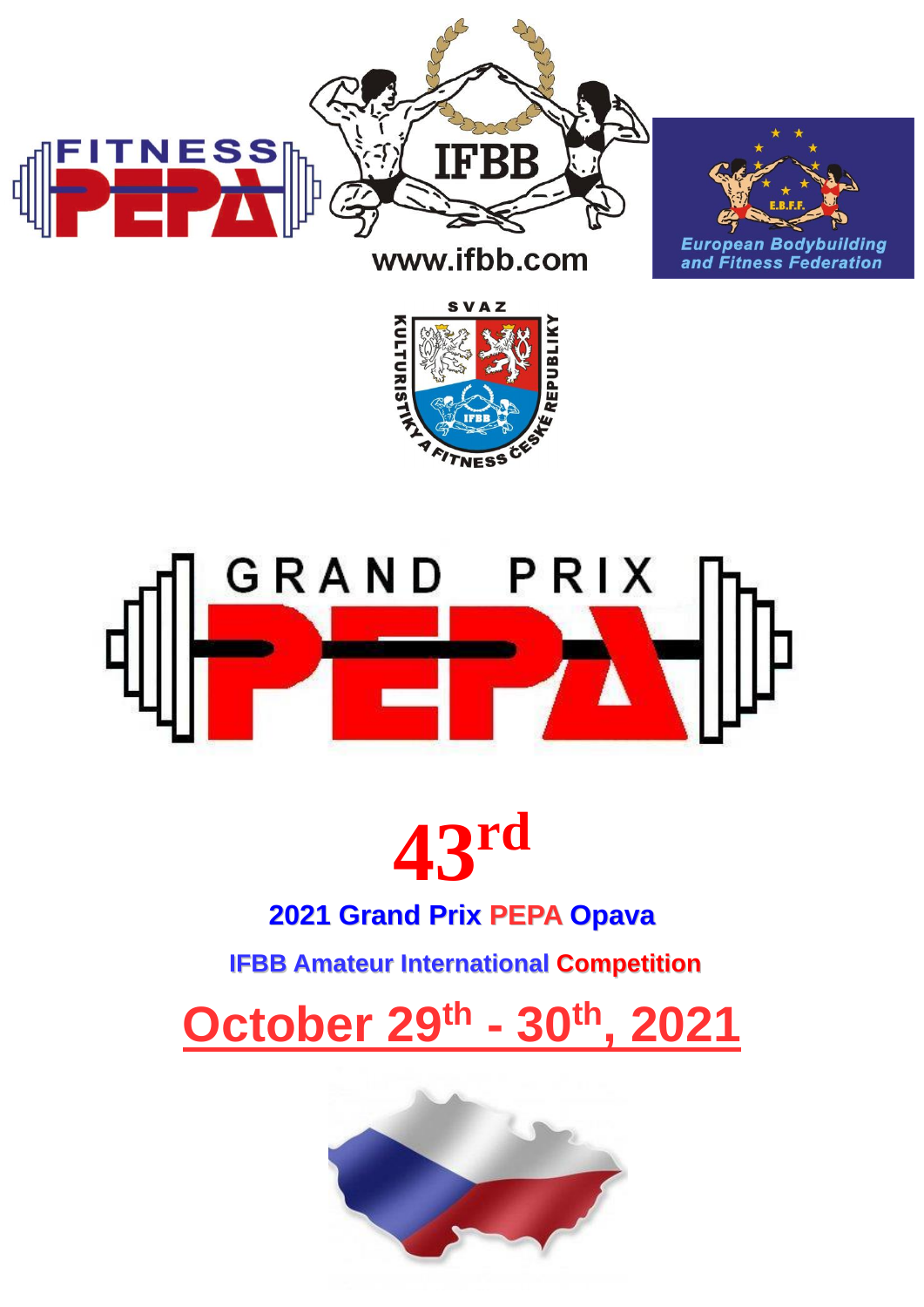# **INFORMATION**

#### **Welcome:**

**The Organizing Committee of the PEPA Fitness, the City of Opava and Mr. Stanislav Pesat take this opportunity to invite all IFBB-affiliated National Federations to participate in the 43rd edition of the GP PEPA Opava international competition to be held in Opava, Czech Republic, on October 29th - 30th, 2021.**

#### **Location**

The city of Opava is located 360 km East from Prague and 30 km from the city of Ostrava. Opava is situated at the confluence of the Silesian rivers Opava and Moravice. The earliest written record of the existence of Opava dates back to 1195, to the days when it was a crossroad of trade routes. But it was only by a decree, issued by King Přemysl I in 1224, that it received recognition as a town. Two market places were established in the centre of the town. Opava as part of the Czech crown lands became the centre of the Opava region's princedom. In 1742, after Austria lost the war of their "inheritance" against Prussia, Opava became the capital of so-called Austria-Silesia and simultaneously the seat of the authorities that administered of the land on behalf of the rulers. In 1820 the most prominent European monarchs and diplomats of the time convened here at the "Opava Congress".





Opava – rich in history and historic landmarks – is also an important **cultural centre** for the region. Since 1805 the Silesian Theatre has staged shows. The oldest museum in the Czech Republic, which is in Opava, opened its doors to the public in 1814.

**Education system** in Opava gained prestige in 1991 with the establishment of the Silesian University. In fact it has become the centre of important sports events.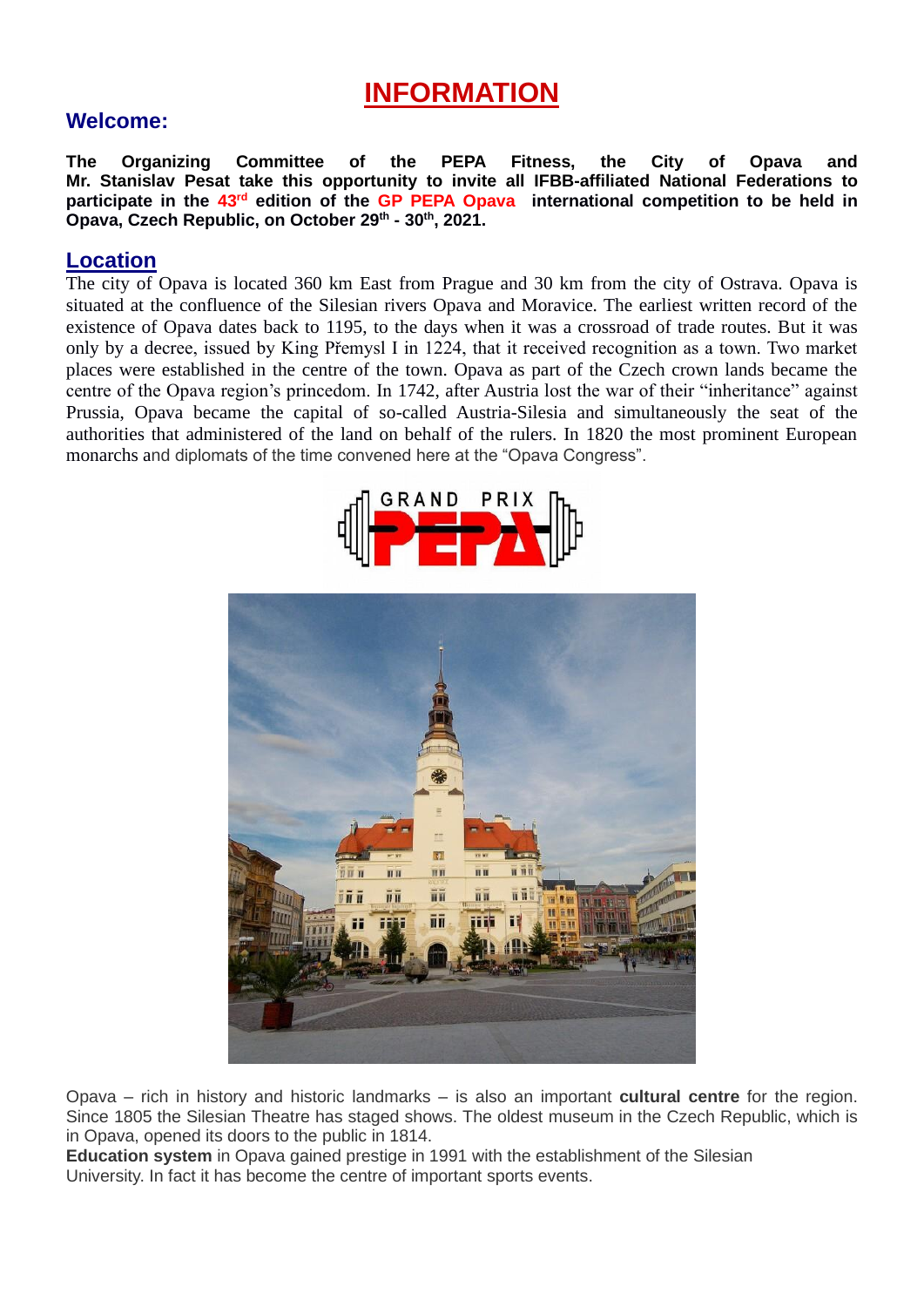# **Venue Site**





The Prejudging and Finals of the IFBB physique sports will take place at The **Silesian Theatre (Slezské Divadlo)** in Opava, 13 Horni namesti Str., Silesian Theater dominates the main square of the city of Opava. Silesian Theater is known worldwide as a traditional venue of the Grand Prix PEPA Opava competition.



Breda and Weinstein Business Center is a newly built shoping center. Breda and Weinstein Business Center has a head office FITNESS PEPA.



# **Hotels**

| <b>KORUNA HOTEL</b>           | - 0,1 km  |
|-------------------------------|-----------|
| <b>IBERIA HOTEL</b>           | $-0,1$ km |
| <b>HOTEL KRAMER</b>           | - 0,2 km  |
| <b>SOLNA APARTMAN</b>         | - 0,3 km  |
| LIDOVÝ DŮM OPAVA              | - 0,5 km  |
| <b>KATERAIN HOTEL</b>         | $-0,6$ km |
| <b>HOTEL BULLY OPAVA</b>      | $-0,6$ km |
| <b>PARKHOTEL OPAVA</b>        | $-1,6$ km |
| <b>WELLNESS HOTEL OPAVA</b>   | – 2 km    |
| <b>PENZION RAKETA BOWLING</b> | $-2,5$ km |
| <b>HOTEL BELARIA</b>          | – 8 km    |
| <b>APARTMANY LAMA</b>         | – 8 km    |
| <b>PANSKY MLYN</b>            | – 8,5 km  |
|                               |           |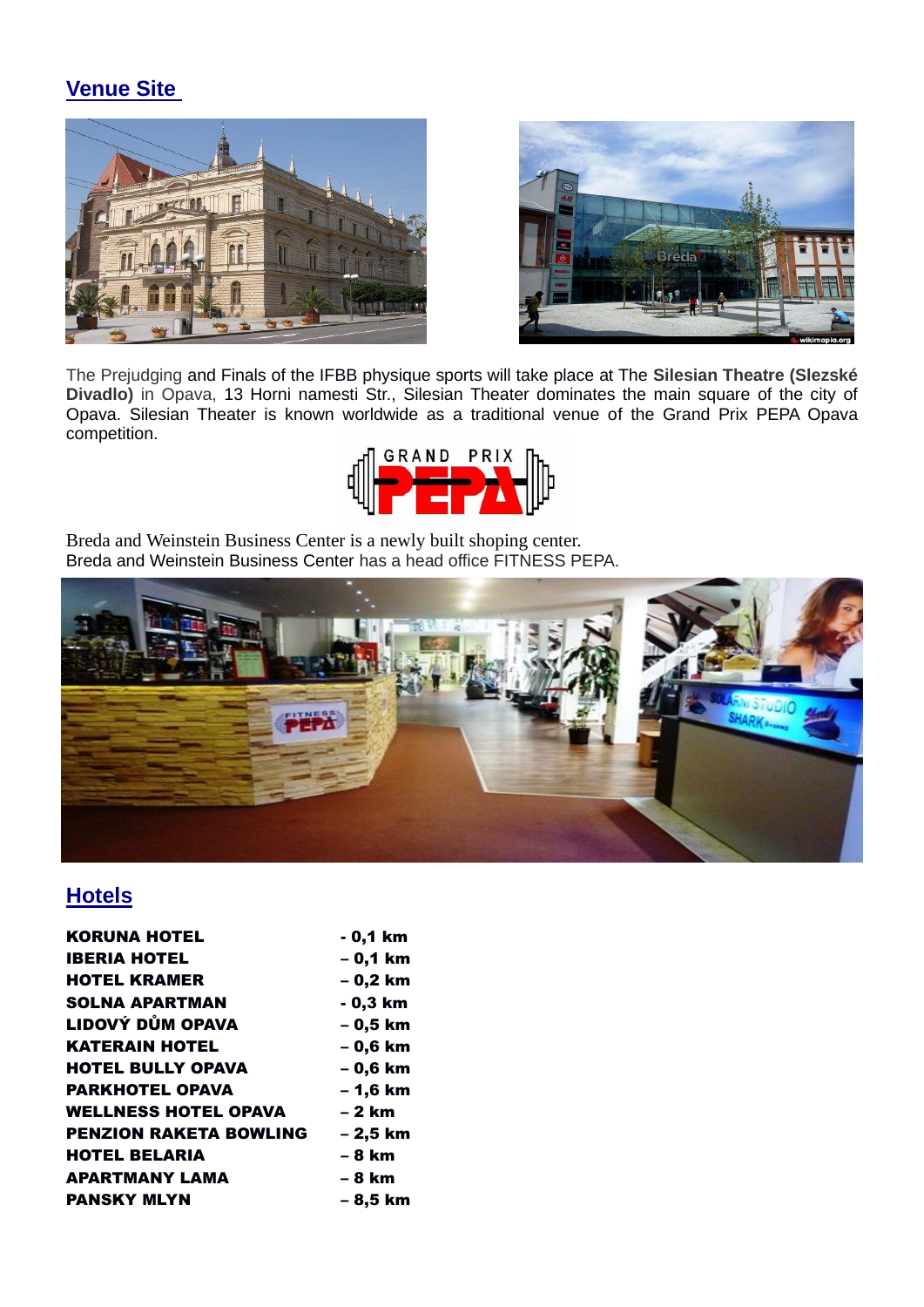#### **Accommodation**

All athletes, judges, coaches or trainers who are not official guests will be responsible for all their own expenses.

#### **Arrivals**

The official arrival day is Friday, October 29. After your arrival you are expected to come to the FITNESS CENTRUM PEPA in the Breda and Weinstein Business Center, 49/10 U Fortny Str, Opava. Fitness PEPA is located in front of the Koruna Hotel in the city center.

#### **Transportation**

Opava is located only 30 km away from the Ostrava city. You can come from Ostrava to Opava by car, bus or train. There is also an airport in Ostrava but none in Opava. If you need to secure transport, contact the organizer.

#### **Categories**

- − **Men's Bodybuilding: up to 80 kg, up to 90 kg, over 90 kg**
- − The first, second and third from each category advance to the evening super finals and financial rewards.
- − **Master Men's Bodybuilding 40 - 49 years – one open category**
- − **Master Men's Bodybuilding 50 years & over – one open category**
- − **Juniors Men's Bodybuilding 16 to 23 years – one open category**
- − **Men's Classic Bodybuilding – one open category**
- − **Men's Classic Physique – one open category** (go to the super finals)
- − **Muscular Men's Physique – one open category**
- − **Men's Physique – up to 174 cm, up to 178 cm, over 178 cm**
- − The first, second and third from each category advance to the evening super finals and financial rewards.
- − **Juniors Men's Physique – one open category**
- − **3 x IFBB Elite Pro Card for the overall winner - Men´s Bodybuilding, Classic Physique, Men' Physique**
- − **Women's Bikini – up to 166 cm, up to 172 cm, over 172 cm**
- − The first, second and third from each category advance to the evening super finals and financial rewards.
- − **Masters Bikini over 35 years – one open category**
- − **Juniors Bikini – one open category**
- − **Women's Bodyfitness – one open category**
- − **Women's Wellness – one open category (**go to the super finals)
- − **Women's Physique – one open category**
- − **Women's Fit Model – one open category (**go to the super finals)
- − **2 x IFBB Elite Pro Card for the overall winner – Women's Bikini, Women's Wellness**

#### **Participation**

The contest is open for all IFBB-affiliated National Federations. Registration of athletes will only be considered if they are nominated by their IFBB-affiliated National Federation by sending the Final Entry Forms with their names to the Organizing Committee. The number of competitors participating in these competition is **unlimited.**

#### *Please be aware that it is FULL RESPONSIBILITY AND OBLIGATION OF THE NATIONAL*

*FEDERATION to verify if each one of the athletes to be registered on this international event are NOT suspended or fulfilling any period of ineligibility due to Anti-Doping Rule Violation or any disciplinary case at national or international level. Be also aware that if any athlete from your National Federation register and compete being suspended due to an Anti-Doping Rule Violation, both the athlete and the National Federation will be subject to sanctions according to the World Anti-Doping Code, the IFBB Anti-Doping Rules and the IFBB Constitution and Rules.*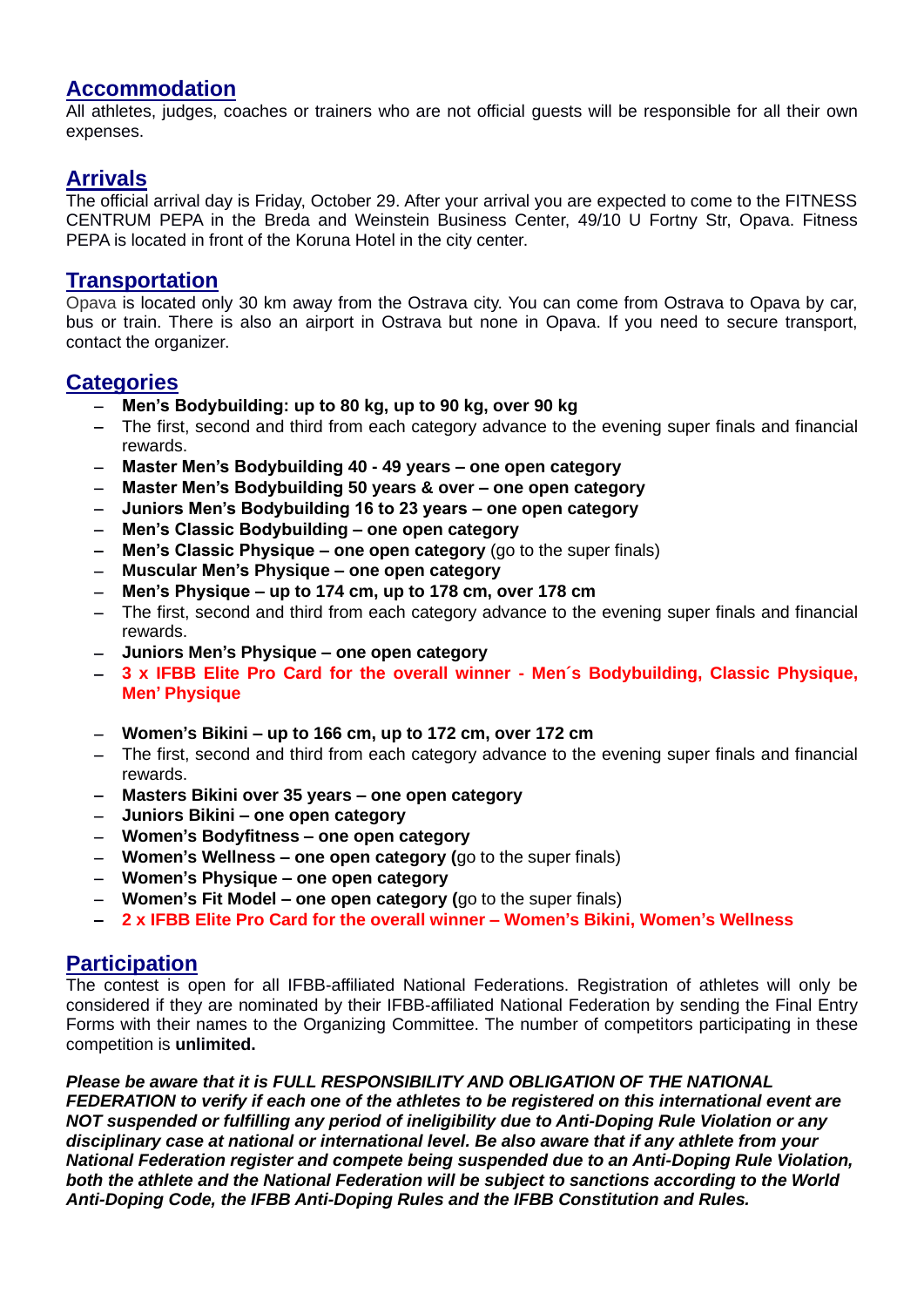It is also the FULL OBLIGATION AND RESPONSIBILITY of your National Federation to MONITOR ALL THE ATHLETES from your country affiliated to your National Federation who are actually fulfilling a period of ineligibility due to Anti-Doping Rule Violation or any Disciplinary case, to make sure these athletes WILL NOT REGISTER/COMPETE/OR PARTICIPATE IN ANY CAPACITY in any event either at National or International level*, Official or Invitational.*

#### **Registration and Registartion Fee**

**Official Athlete Registration (weigh-in) will take place at the FITNESS PEPA in the Breda and Weinstein Business Center, on Friday, from 15:00 till 20:00.**

Registration of athletes will only be considered if they are entered by the National Federation of the athlete by sending the Final Entry Form with their names directly to the promoter GP PEPA 2021. The final decision to allow an athlete to compete in this event rests with the IFBB.

It is the responsibility of the chief delegate or team leader to make sure that the athletes are on time. Any athlete who is late will not be accepted to participate.

Each official athlete participating in the competition will be required to pay the REGISTRATION FEE of EUR € 100 per person. This fee is payable to the Organizing Committee upon arrival to Opava. Juniors pay EUR € 50 per person.

Competitors who wish to participate in other categories will be charged an additional fee of EUR €20 for each of the additional categories.

All posing music **must be sent in advance** in the MP3 format by email to the e-mail address: **[stanislav.pesat@gmail.com](mailto:stanislav.pesat@gmail.com) .**

You can also bring your posing music on the USB memory. Each competitor must affix his/her name on the USB or put it into envelop for easy identification. **The use of profane, vulgar and offensive language is strictly prohibited in the posing music.**

All Athletes must wear their posing attire during weigh-in for inspection. Female competitors must also bring their shoes for inspection. Posing attire and tanning must be in accordance to IFBB rules. **Any tanning which can be wiped off is not allowed.**

**Athletes will receive identification wristbands during registration.**

**Trainers or accompanying persons may buy the backstage pass for EUR € 20 per person.**

Cameras and videotapes shall be strictly prohibited in the backstage area and dressing room area except when used by duly recognized press personnel and, in any event, these devices shall be STRICTLY PROHIBITED IN THE DRESSING ROOM AREA.

#### **Judges**

To be taken into consideration during selection of judges panels at the competition, IFBB International Judges **must be included in the Final Entry Forms** sent by National Federations, according to the IFBB Rules. For more information, please contact Mr. Pawel Filleborn, Chairman of the IFBB Judges Committee, under

address: [pawelfilleborn@gmail.com](mailto:pawelfilleborn@gmail.com)

All international judges must bring their International Judge's Cards to Opava.

**IFBB International Judges must have a valid IFBB Judge's Card with the IFBB yearly judges fee of EUR € 50 paid for 2021. This fee may also be paid at the Championships in the Czech Republic.**



#### **Visas**

EU-country citizens do not need to obtain a visa. All other countries should consult the Czech Republic's diplomatic missions in their countries to determine if they need a visa. Detailed information at: [http://www.mzv.cz/jnp/en/information\\_for\\_aliens/general\\_visa\\_information/](http://www.mzv.cz/jnp/en/information_for_aliens/general_visa_information/)

An Official Letter of Invitation will be made available if required.